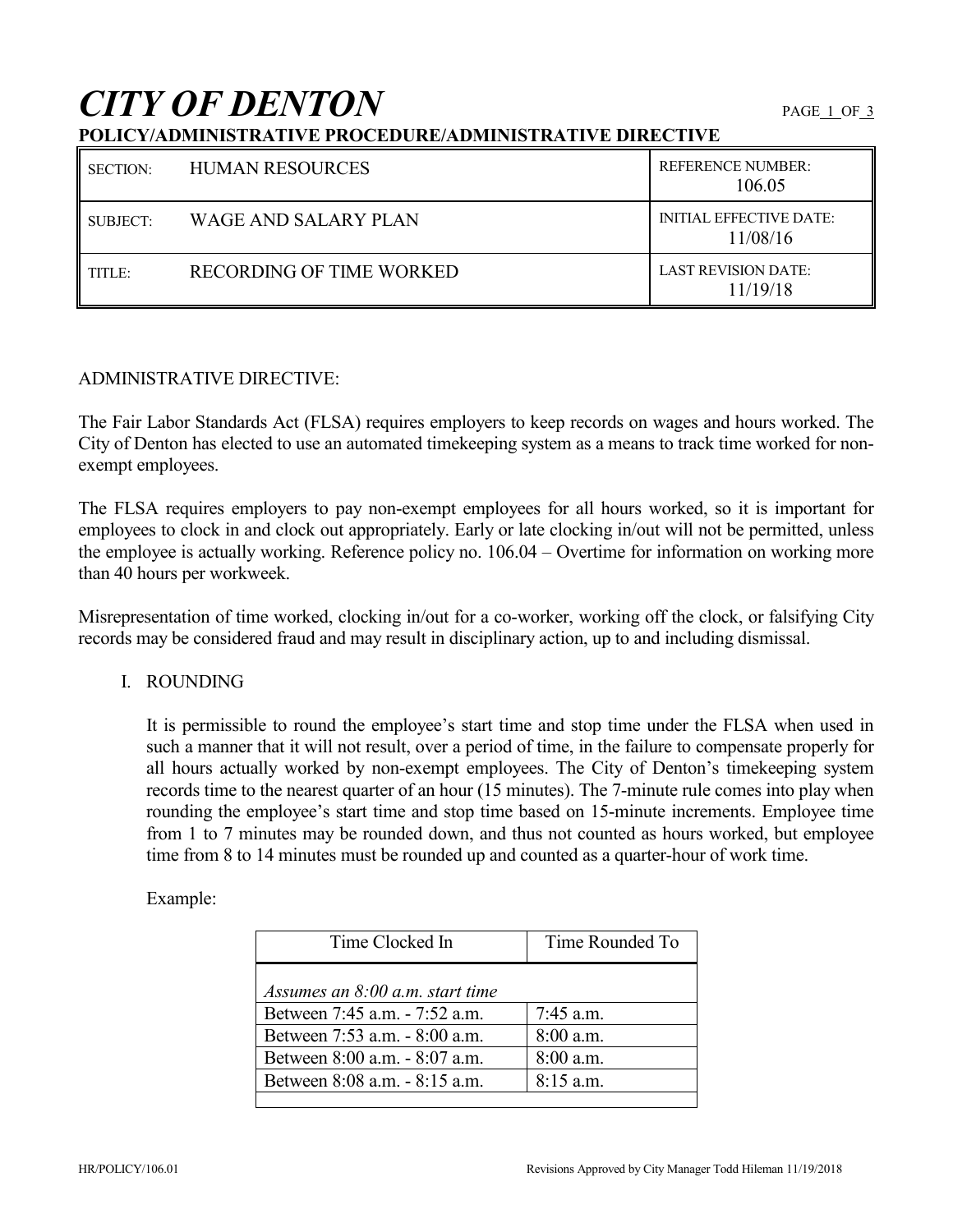#### **POLICY/ADMINISTRATIVE PROCEDURE/ADMINISTRATIVE DIRECTIVE (Continued)**

| TITLE: | <b>RECORDING OF TIME WO</b> |  |
|--------|-----------------------------|--|
|        |                             |  |

THE TIME OF TIME REFERENCE NUMBER: 106.05

| Time Clocked In                 | Time Rounded To |
|---------------------------------|-----------------|
| Assumes a $5:00$ p.m. stop time |                 |
| Between 4:45 p.m. - 4:52 p.m.   | $4:45$ p.m.     |
| Between 4:53 p.m. - 5:00 p.m.   | $5:00$ p.m.     |
| Between 5:00 p.m. - 5:07 p.m.   | $5:00$ p.m.     |
| Between 5:08 p.m. - 5:15 p.m.   | $5:15$ p.m.     |

#### II. DAYLIGHT SAVINGS TIME (DST)

A non-exempt employee working on a shift when daylight savings time goes into effect or ends will be paid the actual number of hours worked on that shift.

When moving the clock forward, non-exempt employees who are working during the time change will be short one hour (assuming no overtime is worked in the same workweek). In order for these non-exempt employees to not be short one hour, department heads may authorize them to work an extra hour in the same workweek as DST, or they can take an hour of accrued vacation.

When DST ends and clocks are set back one hour, non-exempt employees who are working during the time change will be eligible for an extra hour of pay unless their start/end time is adjusted to account for the time change. That extra hour should be paid at time and  $\frac{1}{2}$  if the total hours worked in the week exceed 40 (or comparable hours for Fire). Refer to the Overtime policy #106.04 for calculation of hours.

#### III. MAKING CORRECTIONS TO EMPLOYEE TIME RECORDS

Under the FLSA, employers have the ultimate responsibility for maintaining accurate records of work hours. While most employees will be responsible for keeping track of their work hours, it is important for supervisors to ensure this information is accurate. For this reason, supervisors and/or timekeepers have permission to change employee time records under certain circumstances, but they must ensure the time record accurately reflects the time actually worked.

Circumstances where it is permissible to change an employee's time record include:

- 1. When an employee forgets to clock in or out in the automated time system In this case, the supervisor and/or timekeeper may enter the employee's time to ensure the employee is paid correctly.
- 2. When an employee is sick The supervisor and/or timekeeper may change the time record